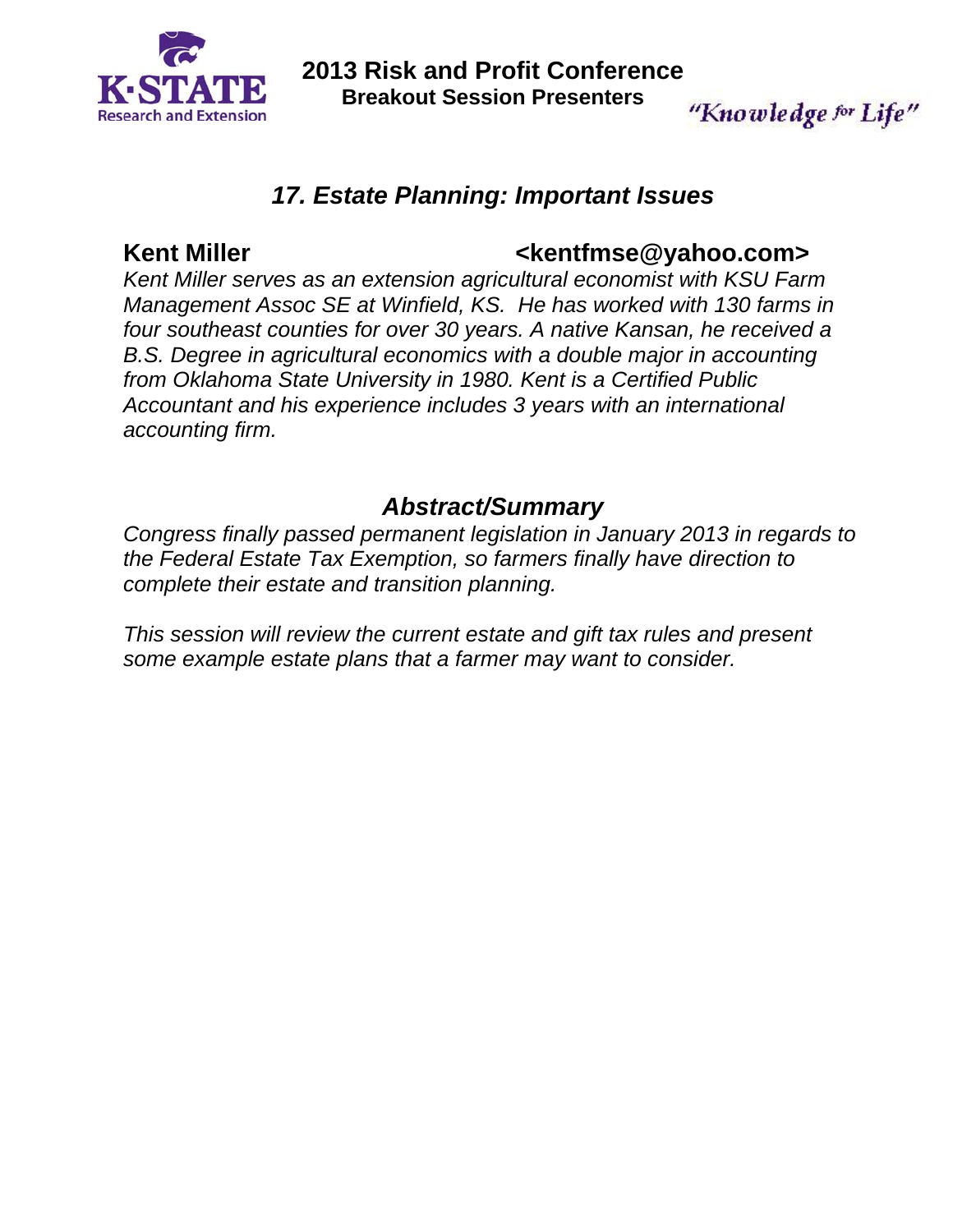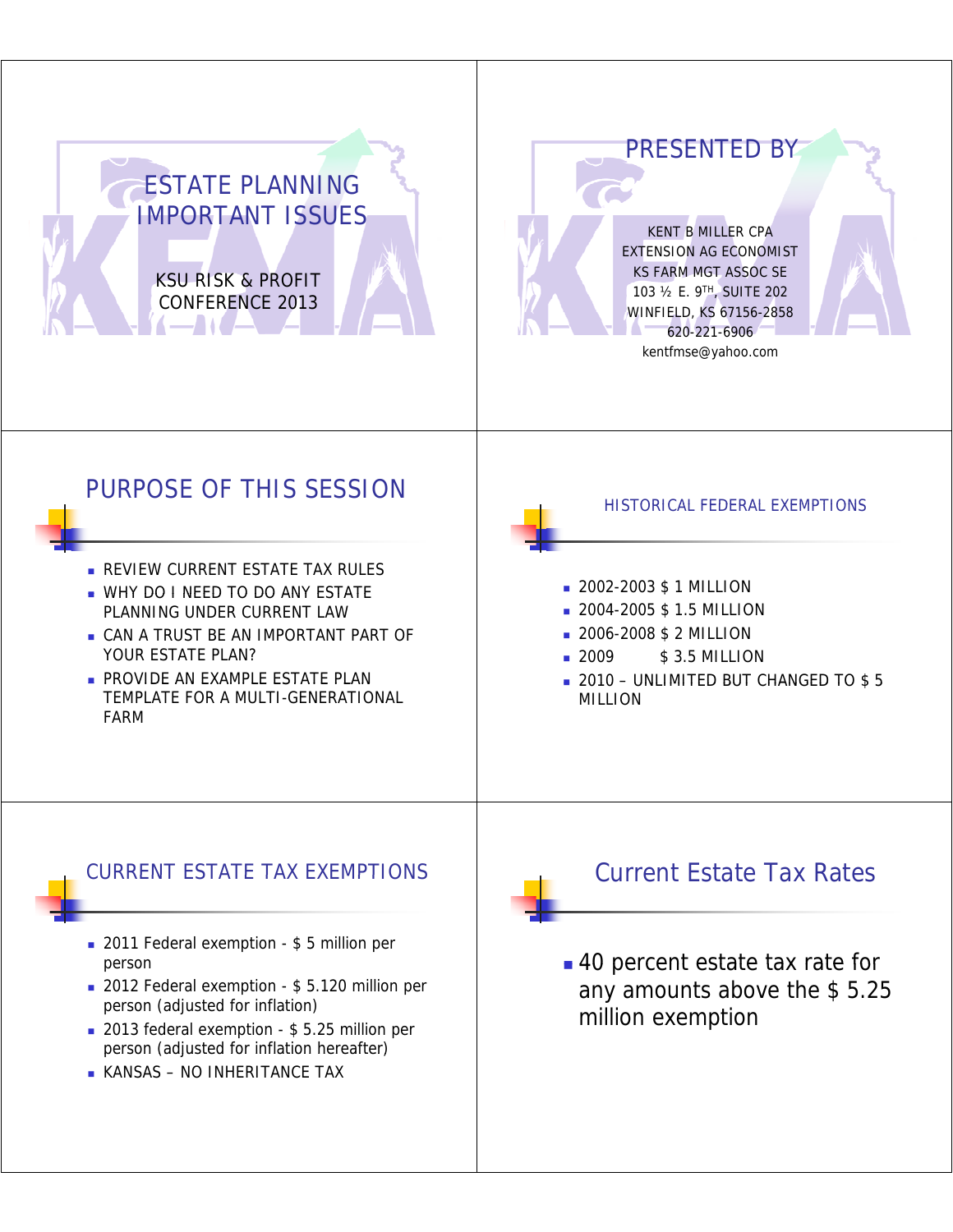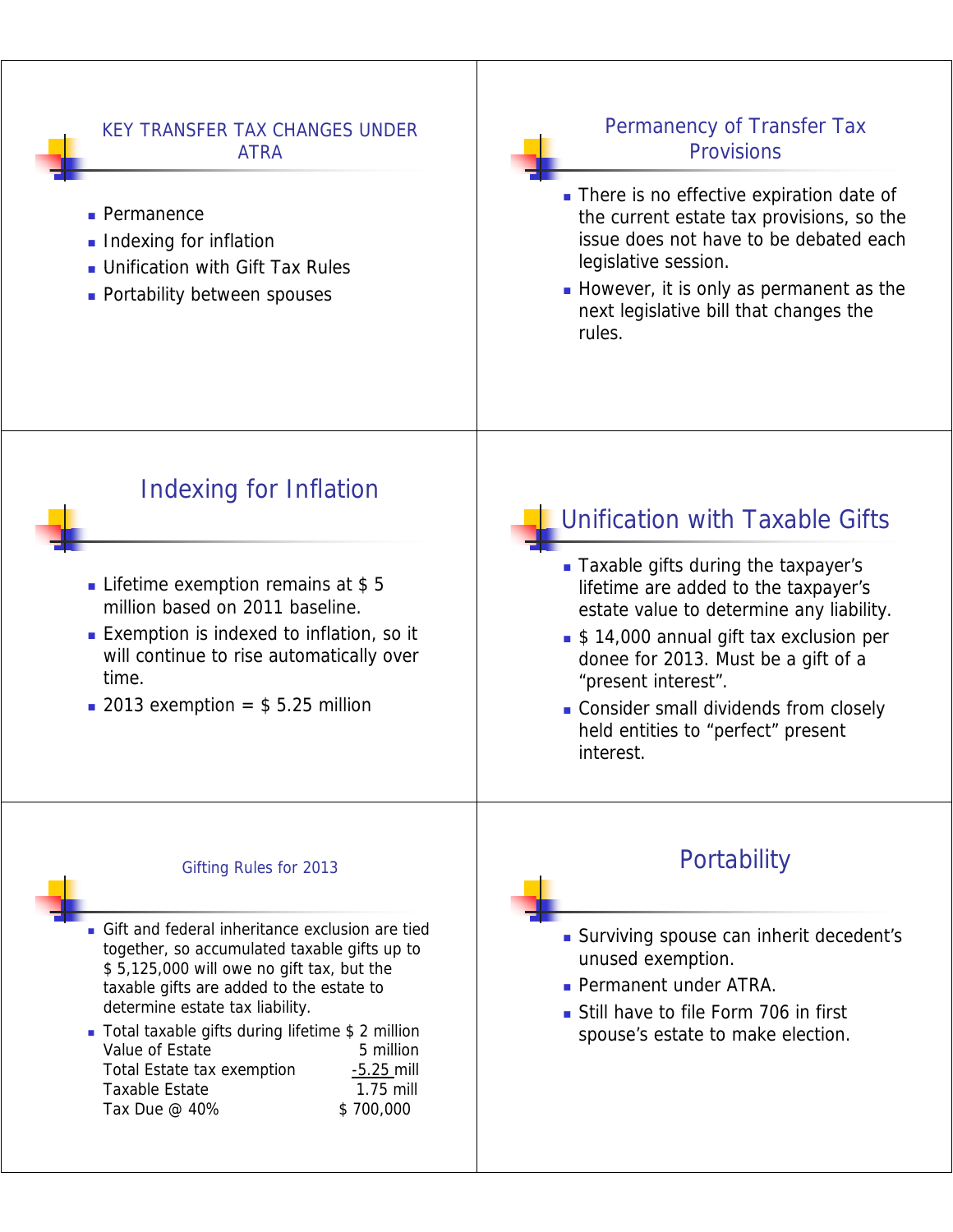## PORTABILITY OF EXEMPTION NEW CONCEPT FOR 2011 & AFTER

In effect, portability lets a married couple double their exemption to \$10.5 MILLION with no estate planning for 2013.

## EXAMPLE OF PORTABILITY

- 
- **Joe died in 2013 with a taxable estate of** \$1.25 million and his estate made the portability election.
- Joann, his wife, dies later, with a taxable estate of \$9 million. She can use up to \$4 million of Joe's exemption, along with her \$ 5.25 million exemption, so she would owe no federal estate tax.



# Not in ATRA

- **No attack on valuation discounts on** closely held entities
- 30-40 % discounts for minority interests and lack of marketability
- Very complicated issue and appraisal process, so get good legal council

# Estate Planning Priorities

- **Preservation of Stepped-up basis at** death of each spouse
- **Maintain standard of living for surviving** spouse
- **Asset Protection Planning**
- $\blacksquare$  Medicaid planning
- Keep the family farming

## Step-Up in Basis Rules

- $\blacksquare$  IRC Section 1014 allows a new tax basis equal to fair market value on property which is transferred through a decedent's estate.
- This is a huge benefit to farmers, because of the low basis assets such as raised breeding stock, equipment that has been depreciated out, grain on inventory, and land that has appreciated in value over the past 30 years.

## Step-Up in Basis Rules - Continued

- Since men have a shorter life expectancy than women, utilize a strategy that leaves low cost basis assets in the husbands name (i.e. cows, equipment, grain) and put the land in the wife's name.
- If Trusts are utilized, give spouse a testamentary "power of appointment" to allow basis adjustment on surviving spouse's death.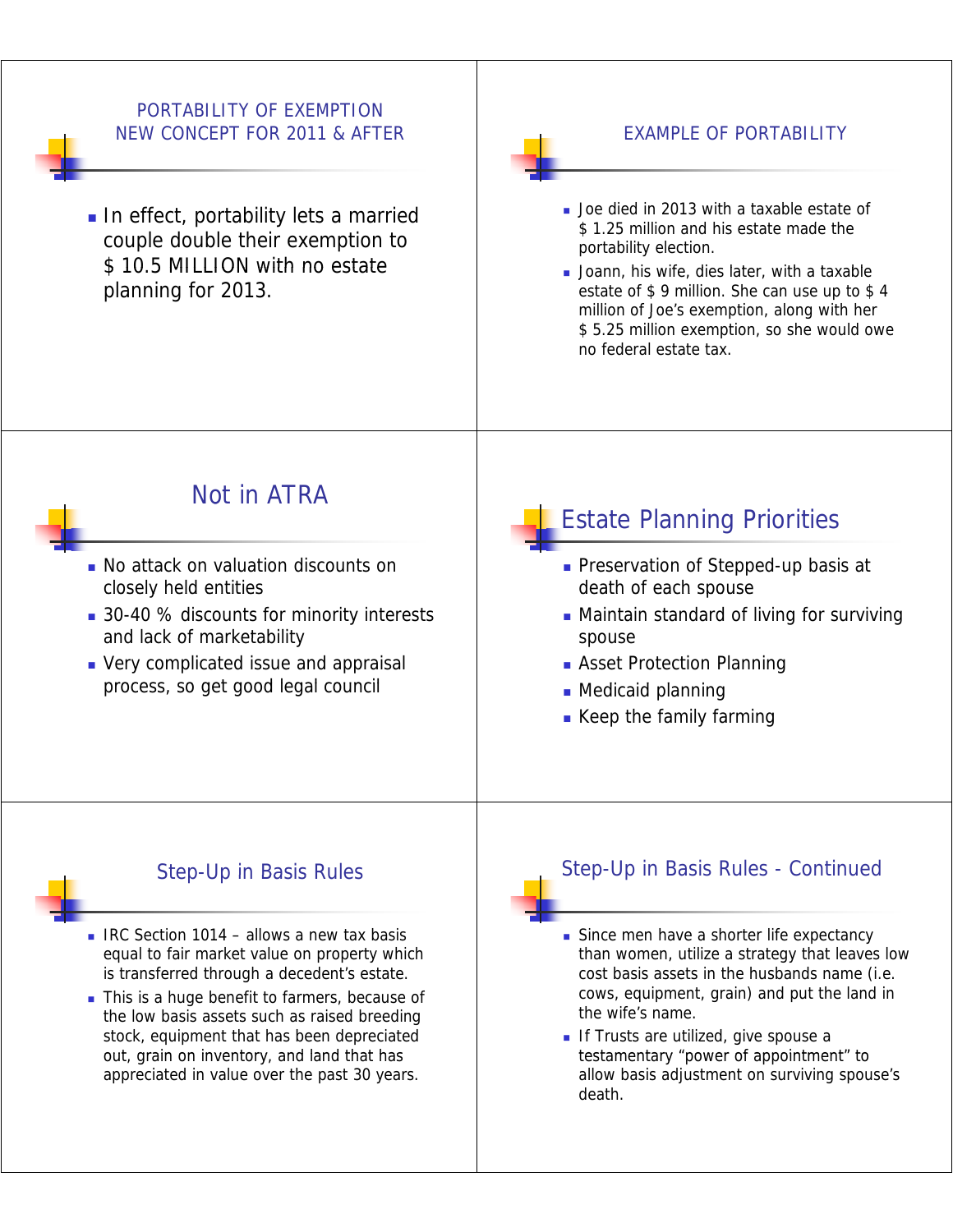## **Special Use Valuation** IRC Code Section 2032A

- **Applies to real estate only, livestock and** equipment are not eligible
- Qualifying property must be at least 25% of total real property 25% of total real
- **Property is valued by dividing net cash** rental rate on similar property by the FCS cap rate  $=$  \$ 70 net income divided by 5.15 rate  $=$  \$ 1359 per acre

## Special Use Valuation

- Decrease in value limited to \$1,070,000 for 2013
- **10** year recapture period, whereby the property must be held by qualified heirs and actively managed. This is a very technical IRS code section and legal council is advised

### Installment Payment of Estate Tax IRC Section 6166

- 4 years interest only, then 10 year installment contract is available
- 2% interest rate on the first \$ 572,000 of estate tax due, then  $45%$  of the regular IRS underpayment of tax rate on the balance due $(1.35\%$  for 2013)
- Closely held business assets must equal 35% of total estate value 35% of total estate

# Estate Planners Are Still Needed

- **Asset protection through entities, trusts,** pre-nups, and post-nups
- **Planning for long-term health care**
- **Powers of Attorney**
- **Reviewing beneficiary designations and** coordinating them with estate plan
- **Business Succession**

# TRUST PLANNING

**Nhy should you consider a** trust when there is no estate tax benefit?

# TRUST ADMINISTRATION

- Avoid Probate
- $\blacksquare$  No probate fees, but this is offset by the cost of the initial trust set-up
- Assets are not public information
- No conservator needed if a person become incapacitated
- Very easy to name successor trustee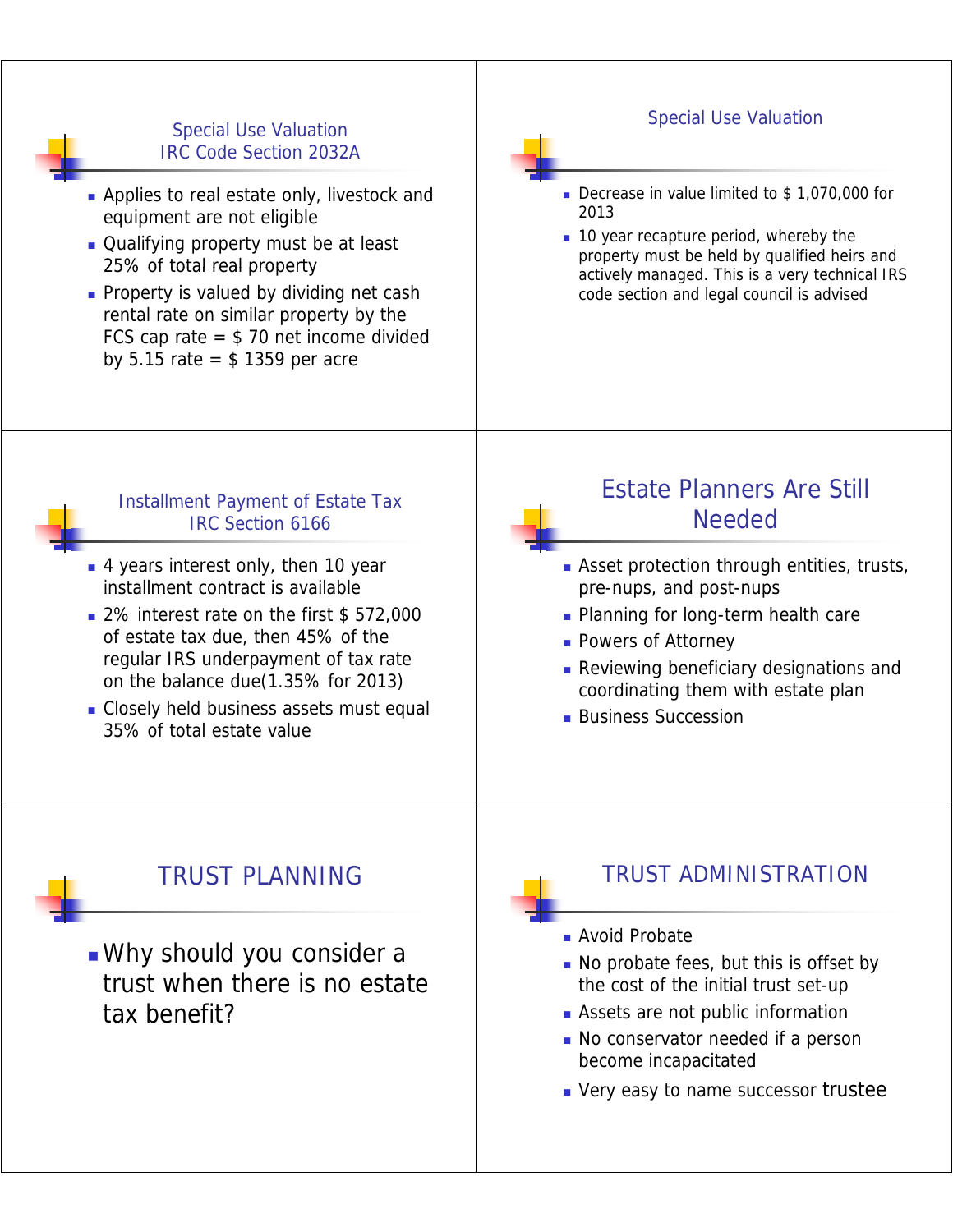### ESTABLISH A FAMILY TRUST UPON FIRST SPOUSES DEATH THAT IS IRREVOCABLE AND FREEZES THIS PART OF ESTATE

- Divide 1/2 of marital assets and fund a family trust upon the first spouses death.
- Leave assets in trust for the next generation, with the surviving spouse receiving all income during their lifetime.
- Could also "spray" or divide income between the surviving spouse and children.

## BENEFITS OF A FAMILY TRUST

- Assures that children will receive at least ½ of assets if surviving spouse remarries.
- Keeps  $\frac{1}{2}$  of assets out of the surviving spouses taxable estate if the exemption is lowered. Congress could take action to lower the federal exemption.
- Could keep these assets out of surviving spouse's name if extended nursing home care is needed.
- Keeps  $\frac{1}{2}$  of inflation out of survivors estate.

### BENEFITS OF LEAVING ASSETS IN TRUST FOR YOUR CHILDREN INSTEAD OF TERMINATING

- **Protects against a judgment against your** child/potential litigation
- Protects against a divorce settlement
- Is not included in your child's taxable estate if they already have a high net worth

## Example Estate Plan

- **Establish two revocable trusts, one for each** spouse, with ½ net worth in each.
- **Establish two LLC's, one with the operating** assets such as grain, cattle, and equipment; second LLC with farmland in it.
- If each LLC is of equal value, let husband's trust own the operating LLC, and wife's trust own the farmland LLC. This takes advantage of the step-up in basis at death.



### Example Plan - Continued

- **Each trust becomes irrevocable at death.** Assets are left in trust for children with the surviving spouse entitled to the income. This keeps the assets of the first spouse to die out of the second spouse's estate.
- Could "spray" income between spouse and the children at discretion of trustee.
- Could let trustee "appoint" or distribute assets out to children if desired.

# Example Plan  $#2$

- **Put all assets into a joint trust between** husband and wife
- **Upon the death of the first spouse, assets** equal to the federal estate tax exemption are transferred to a "Family Trust", which becomes irrevocable.
- Surviving spouse gets the income from the Family Trust and can invade the principle for his/her health/education/living expense.